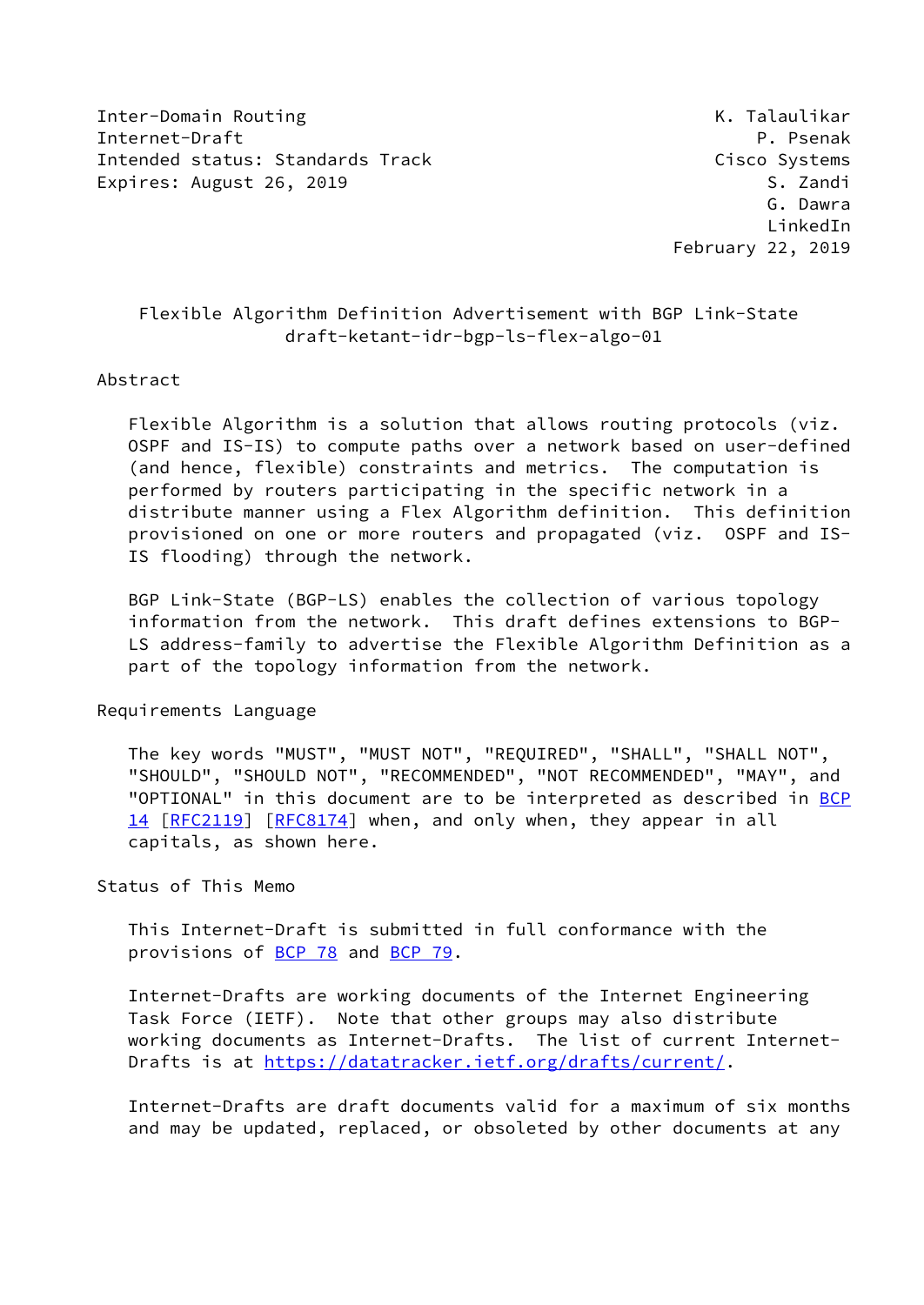<span id="page-1-1"></span>Internet-Draft BGP-LS Extensions for Flex Algo February 2019

 time. It is inappropriate to use Internet-Drafts as reference material or to cite them other than as "work in progress."

This Internet-Draft will expire on August 26, 2019.

Copyright Notice

 Copyright (c) 2019 IETF Trust and the persons identified as the document authors. All rights reserved.

This document is subject to **[BCP 78](https://datatracker.ietf.org/doc/pdf/bcp78)** and the IETF Trust's Legal Provisions Relating to IETF Documents [\(https://trustee.ietf.org/license-info](https://trustee.ietf.org/license-info)) in effect on the date of publication of this document. Please review these documents carefully, as they describe your rights and restrictions with respect to this document. Code Components extracted from this document must include Simplified BSD License text as described in Section 4.e of the Trust Legal Provisions and are provided without warranty as described in the Simplified BSD License.

Table of Contents

|                                                                                                                                                                                                                                                                                                                                                                                                                                                                                                               | $\overline{2}$ |  |
|---------------------------------------------------------------------------------------------------------------------------------------------------------------------------------------------------------------------------------------------------------------------------------------------------------------------------------------------------------------------------------------------------------------------------------------------------------------------------------------------------------------|----------------|--|
| 2. BGP-LS Extensions for Flex Algo Definition                                                                                                                                                                                                                                                                                                                                                                                                                                                                 | $\overline{4}$ |  |
| $2.1$ . Flex Algo Exclude Any Affinity                                                                                                                                                                                                                                                                                                                                                                                                                                                                        | $\overline{5}$ |  |
| 2.2. Flex Algo Include Any Affinity                                                                                                                                                                                                                                                                                                                                                                                                                                                                           | 6              |  |
| 2.3. Flex Algo Include All Affinity $\cdots$                                                                                                                                                                                                                                                                                                                                                                                                                                                                  | $\mathbb{Z}$   |  |
|                                                                                                                                                                                                                                                                                                                                                                                                                                                                                                               | $\mathbf{Z}$   |  |
| $\underline{4}$ . Manageability Considerations                                                                                                                                                                                                                                                                                                                                                                                                                                                                | 8              |  |
| 4.1. Operational Considerations                                                                                                                                                                                                                                                                                                                                                                                                                                                                               | 8              |  |
| 4.2. Management Considerations                                                                                                                                                                                                                                                                                                                                                                                                                                                                                | 8              |  |
|                                                                                                                                                                                                                                                                                                                                                                                                                                                                                                               | 8              |  |
| 6.                                                                                                                                                                                                                                                                                                                                                                                                                                                                                                            | <u>8</u>       |  |
| 7.                                                                                                                                                                                                                                                                                                                                                                                                                                                                                                            | 9              |  |
| Normative References<br>7.1.                                                                                                                                                                                                                                                                                                                                                                                                                                                                                  | 9              |  |
| 7.2. Informative References                                                                                                                                                                                                                                                                                                                                                                                                                                                                                   | 9              |  |
| Authors' Addresses<br>$\mathbf{r}^{\mathsf{T}} \cdot \mathbf{r}^{\mathsf{T}} \cdot \mathbf{r}^{\mathsf{T}} \cdot \mathbf{r}^{\mathsf{T}} \cdot \mathbf{r}^{\mathsf{T}} \cdot \mathbf{r}^{\mathsf{T}} \cdot \mathbf{r}^{\mathsf{T}} \cdot \mathbf{r}^{\mathsf{T}} \cdot \mathbf{r}^{\mathsf{T}} \cdot \mathbf{r}^{\mathsf{T}} \cdot \mathbf{r}^{\mathsf{T}} \cdot \mathbf{r}^{\mathsf{T}} \cdot \mathbf{r}^{\mathsf{T}} \cdot \mathbf{r}^{\mathsf{T}} \cdot \mathbf{r}^{\mathsf{T}} \cdot \mathbf{r}^{\mathsf$ | 10             |  |

#### <span id="page-1-0"></span>[1](#page-1-0). Introduction

 IGP protocols (OSPF and IS-IS) traditionally compute best paths over the network based on the IGP metric assigned to the links. Many network deployments use RSVP-TE [\[RFC3209](https://datatracker.ietf.org/doc/pdf/rfc3209)] based or Segment Routing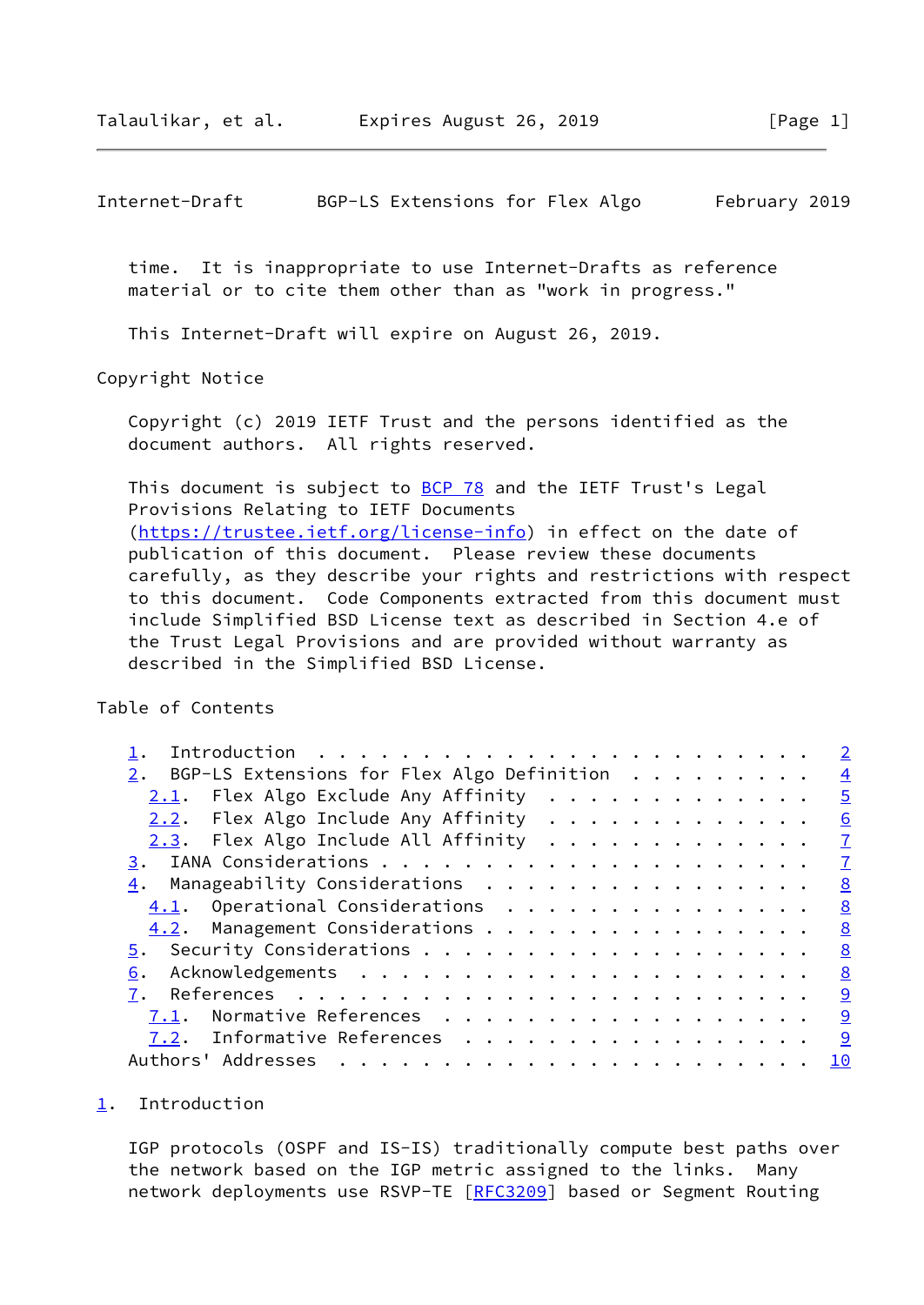(SR) Policy [\[I-D.ietf-spring-segment-routing-policy](#page-9-4)] based solutions to enforce traffic over a path that is computed using different metrics or constraints than the shortest IGP path. [\[I-D.ietf-lsr-flex-algo](#page-9-5)] defines the Flexible Algorithm solution that

Talaulikar, et al. Expires August 26, 2019 [Page 2]

Internet-Draft BGP-LS Extensions for Flex Algo February 2019

 allows IGPs themselves to compute constraint based paths over the network.

 Flexible Algorithm is called so as it allows a user the flexibility to define

- o the type of calculation to be used (e.g. shortest path)
- o the metric type to be used (e.g. IGP metric or TE metric)
- o the set of constraints to be used (e.g. inclusion or exclusion of certain links using affinities)

 The operations of the flexible algorithm solution is described in detail in [[I-D.ietf-lsr-flex-algo](#page-9-5)] and a high level summary of the same is described here for clarity. The network operator enables the participation of specific nodes in the network for a specific algorithm and then provisions the definition of that flexible algorithm on one or more of these nodes. The nodes where the flexible algorithm definition is advertised then flood these definitions via respective IGP (IS-IS and OSPFv2/v3) mechanisms to all other nodes in the network. The nodes select the definition for each algorithm based on the flooded information in a deterministic manner and thus all nodes participating in a flexible algorithm computation arrive at a common understanding of the type of calculation that they need to use.

When using Segment Routing (SR) [\[RFC8402](https://datatracker.ietf.org/doc/pdf/rfc8402)] forwarding plane, the result of a flex algorithm computation is the provisioning of the Prefix SIDs associated with that algorithm with paths based on the topology computed based on that algorithm. This flex algorithm computation is within an IGP area or level similar to the default shortest path tree (SPT) algorithm.

 The BGP-LS extensions for SR are defined in [\[I-D.ietf-idr-bgp-ls-segment-routing-ext](#page-9-6)] and includes the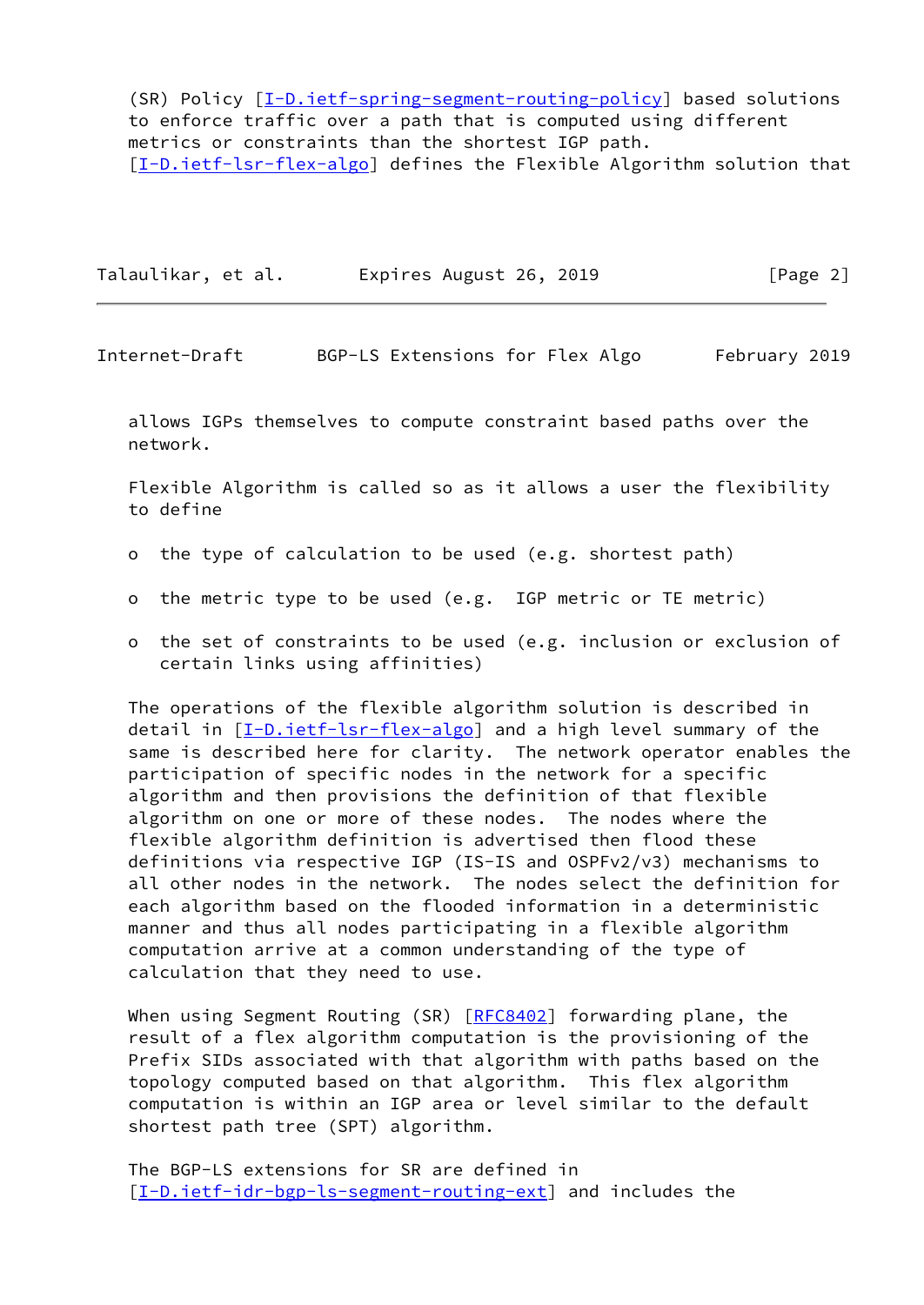- o SR Algorithm TLV to indicate the participation of a node in a flex algorithm computation
- o Prefix SID TLV to indicate the association of the Prefix-SIDs to a specific flex algorithm

 Thus a controller or a Path Computation Engine (PCE) is aware of the IGP topology across multiple domains which includes the above information related to the flexible algorithm. This draft defines extensions to BGP-LS for carrying the Flexible Algorithm Definition information so that it enables the controller/PCE to learn the

| Talaulikar, et al. | Expires August 26, 2019 | [Page 3] |
|--------------------|-------------------------|----------|
|--------------------|-------------------------|----------|

<span id="page-3-1"></span>Internet-Draft BGP-LS Extensions for Flex Algo February 2019

 mapping of the flex algorithm number to its definition in each area/ domain of the underlying IGP. The controller/PCE also learns the type of computation used and the constraints for the same. This information can then be leveraged by it for setting up SR Policy paths end to end across domains by leveraging the appropriate Flex Algorithm specific Prefix SIDs in its Segment List [\[I-D.ietf-spring-segment-routing-policy](#page-9-4)]. e.g. picking the Flex Algorithm Prefix SID or ABRs/ASBRs corresponding to a definition that optimizes on the delay metric enables the PCE/controller to build an end to end low latency path across IGP domains with minimal Prefix- SIDs in the SID list.

<span id="page-3-0"></span>[2](#page-3-0). BGP-LS Extensions for Flex Algo Definition

The BGP-LS [[RFC7752\]](https://datatracker.ietf.org/doc/pdf/rfc7752) specifies the Node NLRI for advertisement of nodes and their attributes using the BGP-LS Attribute. The Flexible Algorithm Definition (FAD) advertised by a node are considered as its node level attributes and advertised as such.

 This document defines a new BGP-LS Attribute TLV called the Flexible Algorithm Definition (FAD) TLV and its format is as follows:

0 1 2 3 0 1 2 3 4 5 6 7 8 9 0 1 2 3 4 5 6 7 8 9 0 1 2 3 4 5 6 7 8 9 0 1 +-+-+-+-+-+-+-+-+-+-+-+-+-+-+-+-+-+-+-+-+-+-+-+-+-+-+-+-+-+-+-+-+ | Type | Length | +-+-+-+-+-+-+-+-+-+-+-+-+-+-+-+-+-+-+-+-+-+-+-+-+-+-+-+-+-+-+-+-+ |Flex-Algorithm | Metric-Type | Calc-Type | Priority | +-+-+-+-+-+-+-+-+-+-+-+-+-+-+-+-+-+-+-+-+-+-+-+-+-+-+-+-+-+-+-+-+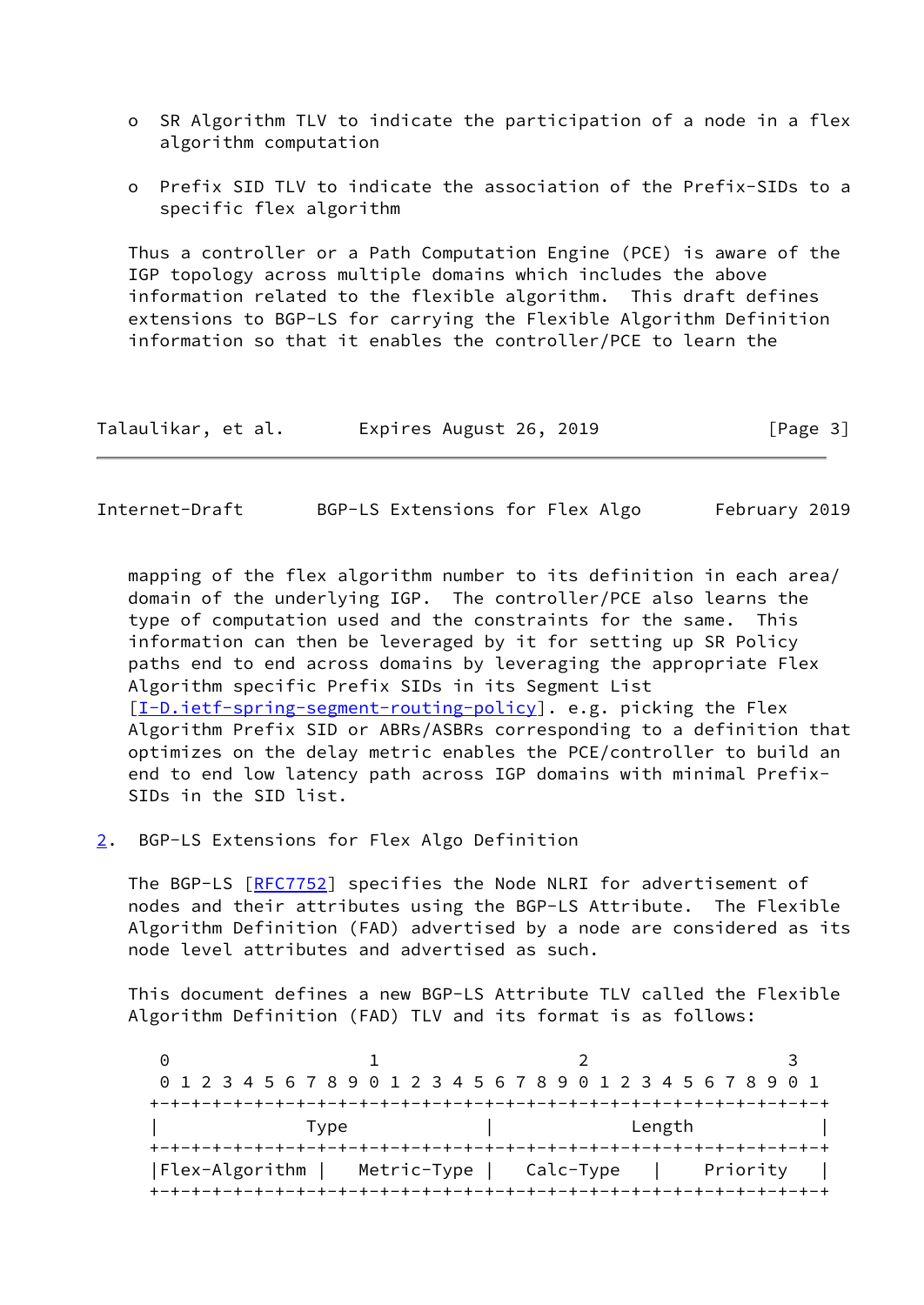Figure 1: Flex Algorithm Definition TLV

where:

- o Type: TBD (see IANA Considerations [Section 3\)](#page-7-0)
- o Length: variable. Minimum of 8 octets.
- o Flex-Algorithm : 1 octet value in the range between 128 and 255 inclusive which is the range defined for Flexible Algorithms in the IANA "IGP Parameters" registries under the "IGP Algorithm Types" registry [[I-D.ietf-lsr-flex-algo](#page-9-5)].
- o Metric-Type : 1 octet value indicating the type of the metric used in the computation. Values allowed come from the IANA "IGP

| Talaulikar, et al. | Expires August 26, 2019 | [Page 4] |
|--------------------|-------------------------|----------|
|                    |                         |          |

<span id="page-4-0"></span>Internet-Draft BGP-LS Extensions for Flex Algo February 2019

 Parameters" registries under the "Flexible Algorithm Definition Metric-Type" registry [\[I-D.ietf-lsr-flex-algo](#page-9-5)].

- o Calculation-Type : 1 octet value in the range between 0 and 127 inclusive which is the range defined for the standard algorithms in the IANA "IGP Parameters" registries under the "IGP Algorithm Types" registry [[I-D.ietf-lsr-flex-algo](#page-9-5)].
- o Priority : 1 octet value between 0 and 255 inclusive that specifies the priority of the FAD.
- o sub-TLVs : zero or more sub-TLVs may be included as described further in this section.

 The FAD TLV can only be added to the BGP-LS Attribute of the Node NLRI if the corresponding node originates the underlying IGP TLV/sub- TLV as described below. This information is derived from the protocol specific advertisements as below..

 o IS-IS, as defined by the ISIS Flexible Algorithm Definition sub- TLV in [[I-D.ietf-lsr-flex-algo](#page-9-5)].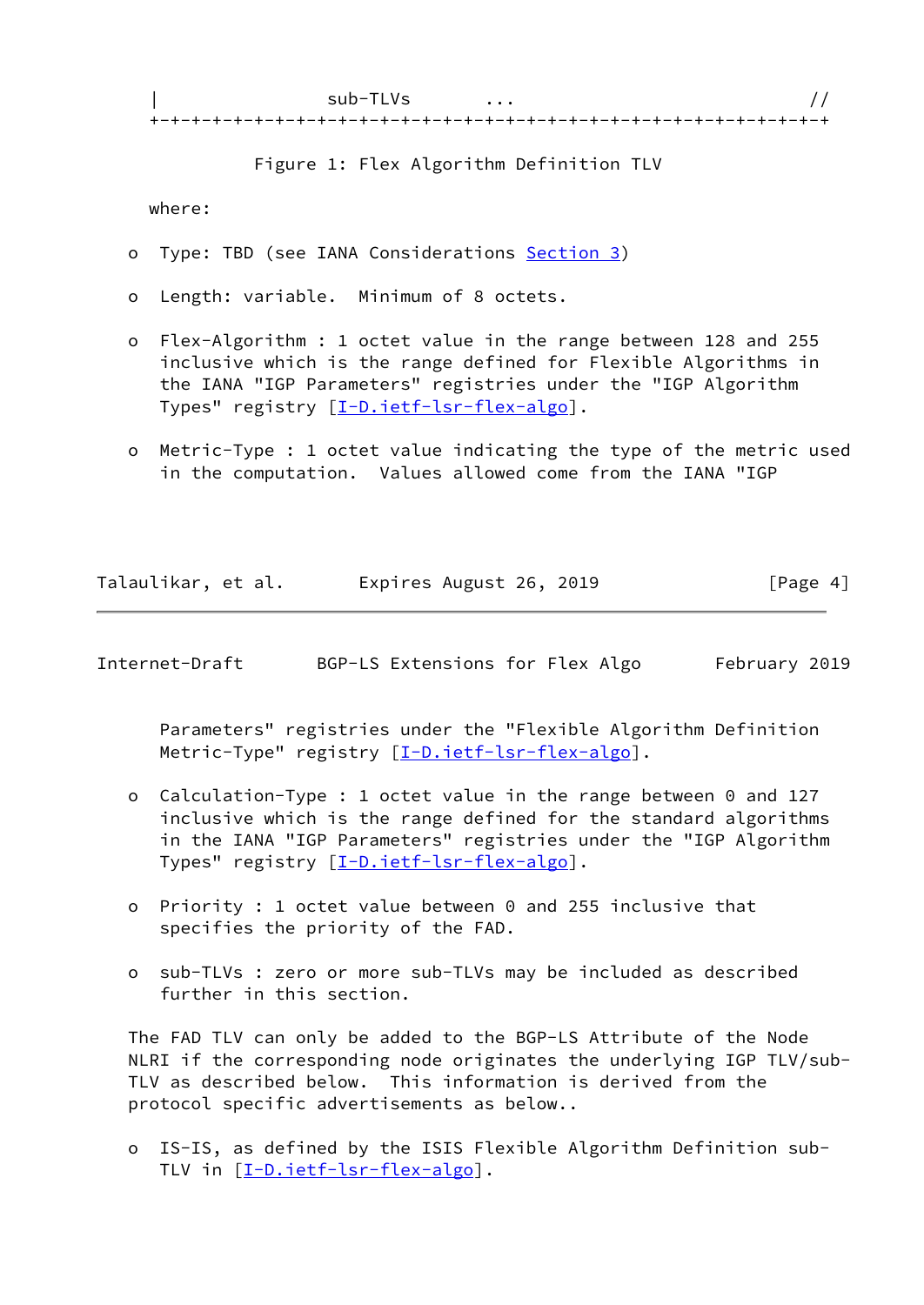o OSPFv2/OSPFv3, as defined by the OSPF Flexible Algorithm Definition TLV in [\[I-D.ietf-lsr-flex-algo](#page-9-5)].

The following sub-sections define the sub-TLVs for the FAD TLV.

<span id="page-5-0"></span>[2.1](#page-5-0). Flex Algo Exclude Any Affinity

 The Flex Algo Exclude Any Affinity sub-TLV is an optional sub-TLV that is used to carry the affinity constraints  $[REC2702]$  associated with the flex algo definition and enable the exclusion of links carrying any of the specified affinities from the computation of the specific algorithm as described in  $[I-D.iett-lsr-flex-algo]$ . The affinity is expressed in terms of Extended Admin Group (EAG) as defined in [[RFC7308\]](https://datatracker.ietf.org/doc/pdf/rfc7308).

The TLV has the following format:

| 0 1 2 3 4 5 6 7 8 9 0 1 2 3 4 5 6 7 8 9 0 1 2 3 4 5 6 7 8 9 0 1 |                            |                                      |        |  |
|-----------------------------------------------------------------|----------------------------|--------------------------------------|--------|--|
|                                                                 |                            |                                      |        |  |
| Type                                                            |                            |                                      | Length |  |
|                                                                 |                            | .-+-+-+-+-+-+-+-+-+-+-+-+-+-+-+-+-+- |        |  |
|                                                                 | Exclude-Any EAG (variable) |                                      |        |  |
|                                                                 |                            |                                      |        |  |

where:

| Talaulikar, et al. | Expires August 26, 2019 | [Page 5] |
|--------------------|-------------------------|----------|
|--------------------|-------------------------|----------|

<span id="page-5-2"></span>Internet-Draft BGP-LS Extensions for Flex Algo February 2019

- o Type: TBD (see IANA Considerations [Section 3\)](#page-7-0)
- o Length: variable, dependent on the size of the Extended Admin Group. MUST be a multiple of 4 octets.
- o Exclude-Any EAG : the bitmask used to represent the affinities to be excluded.

 The information in the Flex Algo Exclude Any Affinity sub-TLV is derived from the IS-IS and OSPF protocol specific Flexible Algorithm Exclude Admin Group sub-TLV as defined in  $[I-D.iett-lsr-flex-algo]$ .

<span id="page-5-1"></span>[2.2](#page-5-1). Flex Algo Include Any Affinity

The Flex Algo Incude Any Affinity sub-TLV is an optional sub-TLV that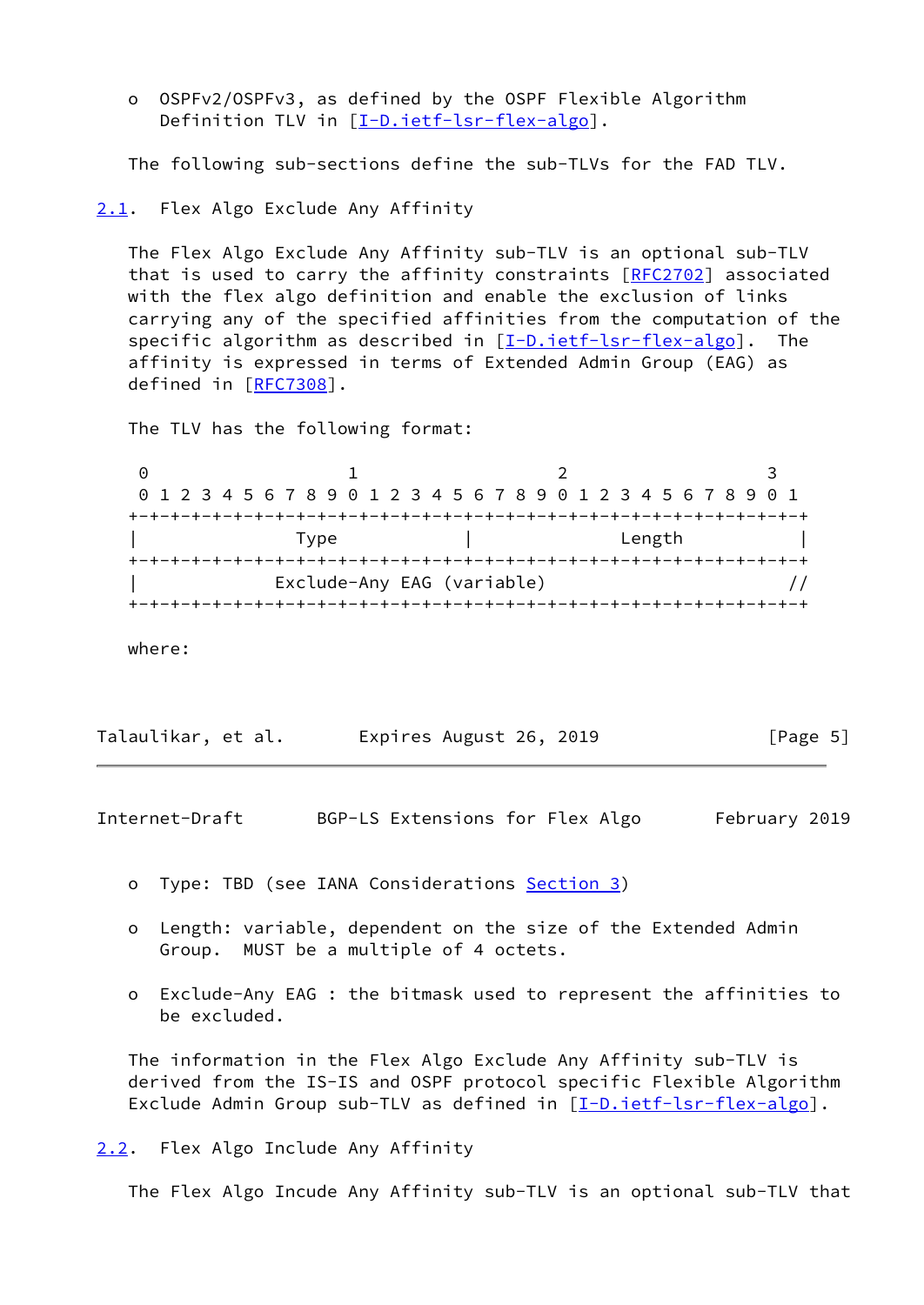is used to carry the affinity constraints [[RFC2702](https://datatracker.ietf.org/doc/pdf/rfc2702)] associated with the flex algo definition and enable the inclusion of links carrying any of the specified affinities in the computation of the specific algorithm as described in  $[I-D.iett-lsr-flex-algo]$ . The affinity is expressed in terms of Extended Admin Group (EAG) as defined in [\[RFC7308](https://datatracker.ietf.org/doc/pdf/rfc7308)].

The TLV has the following format:

|  |      |                            |        | 0 1 2 3 4 5 6 7 8 9 0 1 2 3 4 5 6 7 8 9 0 1 2 3 4 5 6 7 8 9 0 1 |
|--|------|----------------------------|--------|-----------------------------------------------------------------|
|  |      |                            |        |                                                                 |
|  | Type |                            | Length |                                                                 |
|  |      |                            |        |                                                                 |
|  |      | Include-Any EAG (variable) |        |                                                                 |
|  |      |                            |        |                                                                 |

where:

- o Type: TBD (see IANA Considerations [Section 3\)](#page-7-0)
- o Length: variable, dependent on the size of the Extended Admin Group. MUST be a multiple of 4 octets.
- o Include-Any EAG : the bitmask used to represent the affinities to be included.

 The information in the Flex Algo Include Any Affinity sub-TLV is derived from the IS-IS and OSPF protocol specific Flexible Algorithm Include-Any Admin Group sub-TLV as defined in [\[I-D.ietf-lsr-flex-algo](#page-9-5)].

| Talaulikar, et al. | Expires August 26, 2019 | [Page 6] |
|--------------------|-------------------------|----------|
|--------------------|-------------------------|----------|

<span id="page-6-1"></span>Internet-Draft BGP-LS Extensions for Flex Algo February 2019

## <span id="page-6-0"></span>[2.3](#page-6-0). Flex Algo Include All Affinity

 The Flex Algo Incude All Affinity sub-TLV is an optional sub-TLV that is used to carry the affinity constraints [[RFC2702](https://datatracker.ietf.org/doc/pdf/rfc2702)] associated with the flex algo definition and enable the inclusion of links carrying all of the specified affinities in the computation of the specific algorithm as described in [[I-D.ietf-lsr-flex-algo](#page-9-5)]. The affinity is expressed in terms of Extended Admin Group (EAG) as defined in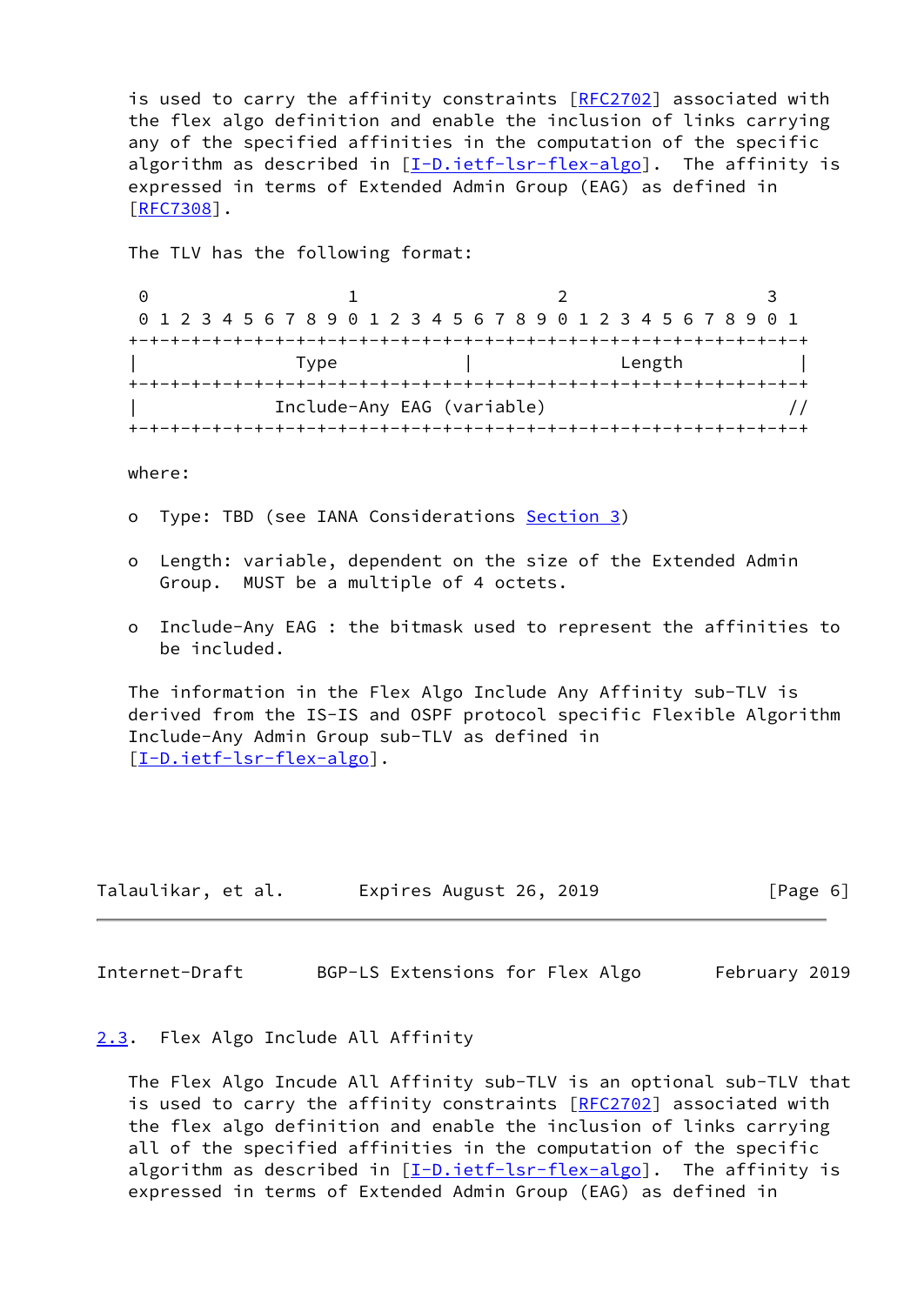[\[RFC7308](https://datatracker.ietf.org/doc/pdf/rfc7308)].

The TLV has the following format:

0 1 2 3 0 1 2 3 4 5 6 7 8 9 0 1 2 3 4 5 6 7 8 9 0 1 2 3 4 5 6 7 8 9 0 1 +-+-+-+-+-+-+-+-+-+-+-+-+-+-+-+-+-+-+-+-+-+-+-+-+-+-+-+-+-+-+-+-+ | Type | Length | +-+-+-+-+-+-+-+-+-+-+-+-+-+-+-+-+-+-+-+-+-+-+-+-+-+-+-+-+-+-+-+-+ | Include-All EAG (variable) // +-+-+-+-+-+-+-+-+-+-+-+-+-+-+-+-+-+-+-+-+-+-+-+-+-+-+-+-+-+-+-+-+

where:

- o Type: TBD (see IANA Considerations [Section 3\)](#page-7-0)
- o Length: variable, dependent on the size of the Extended Admin Group. MUST be a multiple of 4 octets.
- o Include-All EAG : the bitmask used to represent the affinities to be included.

 The information in the Flex Algo Include All Affinity sub-TLV is derived from the IS-IS and OSPF protocol specific Flexible Algorithm Include-All Admin Group sub-TLV as defined in [\[I-D.ietf-lsr-flex-algo](#page-9-5)].

<span id="page-7-0"></span>[3](#page-7-0). IANA Considerations

 This document requests assigning code-points from the registry "BGP- LS Node Descriptor, Link Descriptor, Prefix Descriptor, and Attribute TLVs" based on table below. The column "IS-IS TLV/Sub-TLV" defined in the registry does not require any value and should be left empty.

<span id="page-7-1"></span>Internet-Draft BGP-LS Extensions for Flex Algo February 2019

Talaulikar, et al. Expires August 26, 2019 [Page 7]

+------------+----------------------------------------+----------+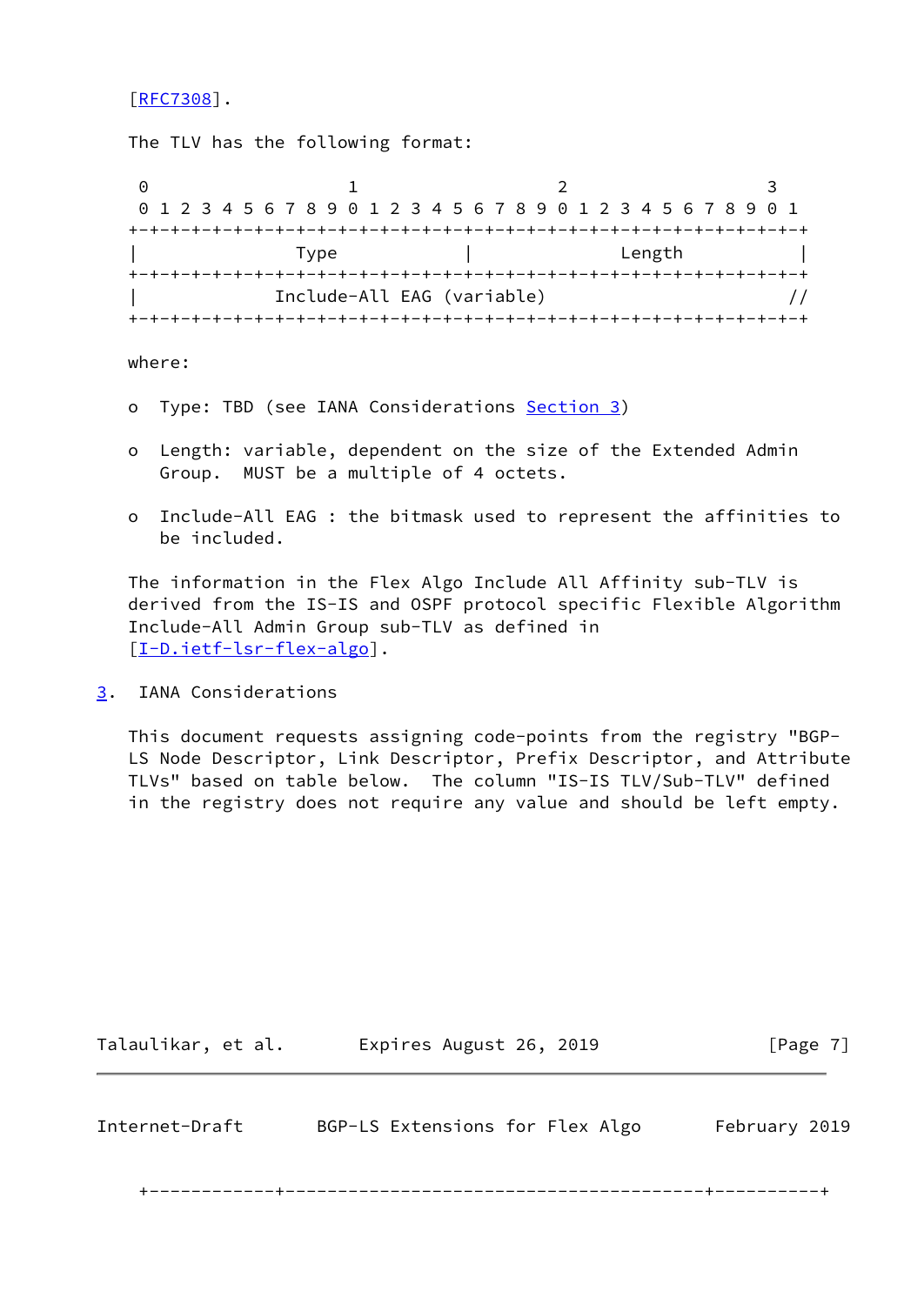| Code Point               | Description                                                                                                                                                                                  | Length   |
|--------------------------|----------------------------------------------------------------------------------------------------------------------------------------------------------------------------------------------|----------|
| TBD<br>TBD<br>TBD<br>TBD | Flex Algorithm Definition TLV<br>Flex Algo Exclude Any Affinity sub-TLV   variable<br>Flex Algo Include Any Affinity sub-TLV   variable<br>Flex Algo Include All Affinity sub-TLV   variable | variable |

### <span id="page-8-0"></span>[4](#page-8-0). Manageability Considerations

This section is structured as recommended in [\[RFC5706](https://datatracker.ietf.org/doc/pdf/rfc5706)].

 The new protocol extensions introduced in this document augment the existing IGP topology information that was distributed via [[RFC7752\]](https://datatracker.ietf.org/doc/pdf/rfc7752). Procedures and protocol extensions defined in this document do not affect the BGP protocol operations and management other than as discussed in the Manageability Considerations section of [\[RFC7752](https://datatracker.ietf.org/doc/pdf/rfc7752)]. Specifically, the malformed NLRIs attribute tests in the Fault Management section of [[RFC7752](https://datatracker.ietf.org/doc/pdf/rfc7752)] now encompass the new TLVs for the BGP-LS NLRI in this document.

<span id="page-8-1"></span>[4.1](#page-8-1). Operational Considerations

No additional operation considerations are defined in this document.

<span id="page-8-2"></span>[4.2](#page-8-2). Management Considerations

No additional management considerations are defined in this document.

<span id="page-8-3"></span>[5](#page-8-3). Security Considerations

 The new protocol extensions introduced in this document augment the existing IGP topology information that was distributed via [[RFC7752\]](https://datatracker.ietf.org/doc/pdf/rfc7752). Procedures and protocol extensions defined in this document do not affect the BGP security model other than as discussed in the Security Considerations section of [[RFC7752](https://datatracker.ietf.org/doc/pdf/rfc7752)].

<span id="page-8-4"></span>[6](#page-8-4). Acknowledgements

 The authors would like to thank Les Ginsberg for his reviews and contributions to this work.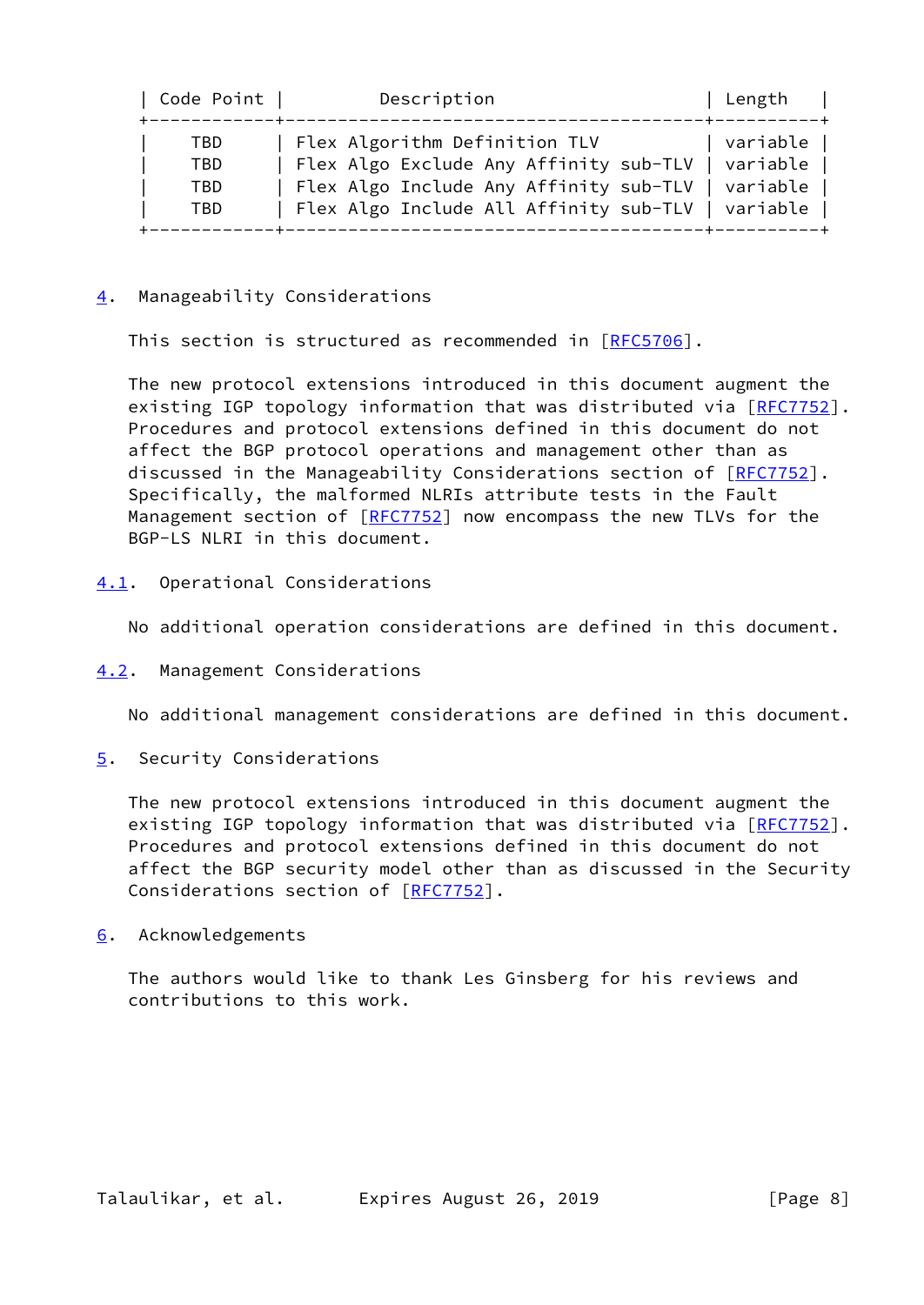<span id="page-9-1"></span>Internet-Draft BGP-LS Extensions for Flex Algo February 2019

- <span id="page-9-0"></span>[7](#page-9-0). References
- <span id="page-9-2"></span>[7.1](#page-9-2). Normative References

<span id="page-9-5"></span>[I-D.ietf-lsr-flex-algo]

 Psenak, P., Hegde, S., Filsfils, C., Talaulikar, K., and A. Gulko, "IGP Flexible Algorithm", [draft-ietf-lsr-flex](https://datatracker.ietf.org/doc/pdf/draft-ietf-lsr-flex-algo-01) [algo-01](https://datatracker.ietf.org/doc/pdf/draft-ietf-lsr-flex-algo-01) (work in progress), November 2018.

- [RFC2119] Bradner, S., "Key words for use in RFCs to Indicate Requirement Levels", [BCP 14](https://datatracker.ietf.org/doc/pdf/bcp14), [RFC 2119](https://datatracker.ietf.org/doc/pdf/rfc2119), DOI 10.17487/RFC2119, March 1997, <[https://www.rfc-editor.org/info/rfc2119>](https://www.rfc-editor.org/info/rfc2119).
- [RFC7752] Gredler, H., Ed., Medved, J., Previdi, S., Farrel, A., and S. Ray, "North-Bound Distribution of Link-State and Traffic Engineering (TE) Information Using BGP", [RFC 7752,](https://datatracker.ietf.org/doc/pdf/rfc7752) DOI 10.17487/RFC7752, March 2016, <[https://www.rfc-editor.org/info/rfc7752>](https://www.rfc-editor.org/info/rfc7752).
- [RFC8174] Leiba, B., "Ambiguity of Uppercase vs Lowercase in [RFC](https://datatracker.ietf.org/doc/pdf/rfc2119) [2119](https://datatracker.ietf.org/doc/pdf/rfc2119) Key Words", [BCP 14](https://datatracker.ietf.org/doc/pdf/bcp14), [RFC 8174,](https://datatracker.ietf.org/doc/pdf/rfc8174) DOI 10.17487/RFC8174, May 2017, [<https://www.rfc-editor.org/info/rfc8174](https://www.rfc-editor.org/info/rfc8174)>.
- <span id="page-9-6"></span><span id="page-9-4"></span><span id="page-9-3"></span>[7.2](#page-9-3). Informative References
	- [I-D.ietf-idr-bgp-ls-segment-routing-ext] Previdi, S., Talaulikar, K., Filsfils, C., Gredler, H., and M. Chen, "BGP Link-State extensions for Segment Routing", [draft-ietf-idr-bgp-ls-segment-routing-ext-11](https://datatracker.ietf.org/doc/pdf/draft-ietf-idr-bgp-ls-segment-routing-ext-11) (work in progress), October 2018.
	- [I-D.ietf-spring-segment-routing-policy] Filsfils, C., Sivabalan, S., daniel.voyer@bell.ca, d., bogdanov@google.com, b., and P. Mattes, "Segment Routing Policy Architecture", [draft-ietf-spring-segment-routing](https://datatracker.ietf.org/doc/pdf/draft-ietf-spring-segment-routing-policy-02) [policy-02](https://datatracker.ietf.org/doc/pdf/draft-ietf-spring-segment-routing-policy-02) (work in progress), October 2018.
	- [RFC2702] Awduche, D., Malcolm, J., Agogbua, J., O'Dell, M., and J. McManus, "Requirements for Traffic Engineering Over MPLS", [RFC 2702,](https://datatracker.ietf.org/doc/pdf/rfc2702) DOI 10.17487/RFC2702, September 1999, <[https://www.rfc-editor.org/info/rfc2702>](https://www.rfc-editor.org/info/rfc2702).
	- [RFC3209] Awduche, D., Berger, L., Gan, D., Li, T., Srinivasan, V., and G. Swallow, "RSVP-TE: Extensions to RSVP for LSP Tunnels", [RFC 3209](https://datatracker.ietf.org/doc/pdf/rfc3209), DOI 10.17487/RFC3209, December 2001,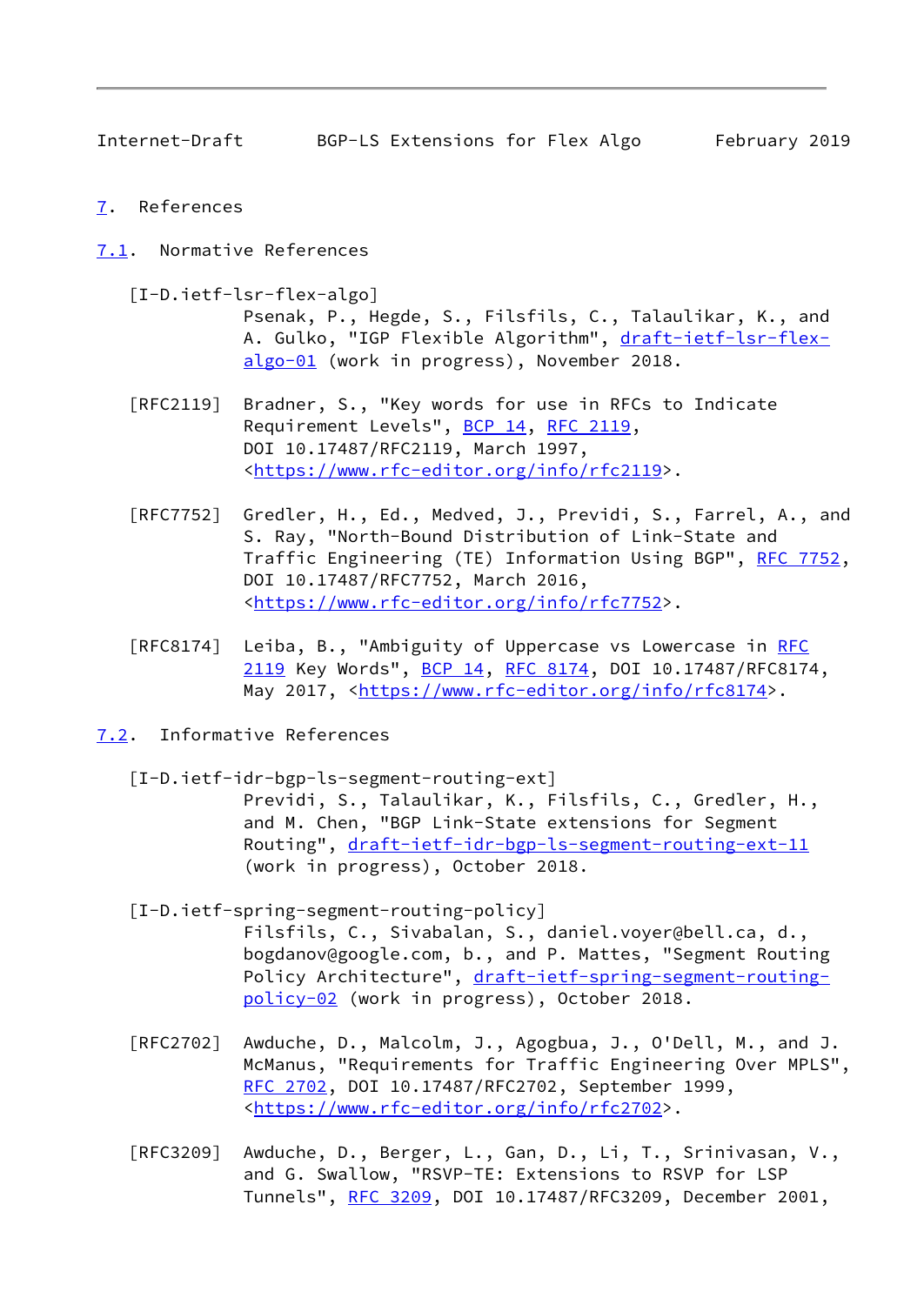<[https://www.rfc-editor.org/info/rfc3209>](https://www.rfc-editor.org/info/rfc3209).

| Talaulikar, et al. | Expires August 26, 2019 | [Page 9] |
|--------------------|-------------------------|----------|
|                    |                         |          |

<span id="page-10-0"></span>Internet-Draft BGP-LS Extensions for Flex Algo February 2019

- [RFC5706] Harrington, D., "Guidelines for Considering Operations and Management of New Protocols and Protocol Extensions", [RFC 5706,](https://datatracker.ietf.org/doc/pdf/rfc5706) DOI 10.17487/RFC5706, November 2009, <[https://www.rfc-editor.org/info/rfc5706>](https://www.rfc-editor.org/info/rfc5706).
- [RFC7308] Osborne, E., "Extended Administrative Groups in MPLS Traffic Engineering (MPLS-TE)", [RFC 7308,](https://datatracker.ietf.org/doc/pdf/rfc7308) DOI 10.17487/RFC7308, July 2014, <[https://www.rfc-editor.org/info/rfc7308>](https://www.rfc-editor.org/info/rfc7308).
- [RFC8402] Filsfils, C., Ed., Previdi, S., Ed., Ginsberg, L., Decraene, B., Litkowski, S., and R. Shakir, "Segment Routing Architecture", [RFC 8402](https://datatracker.ietf.org/doc/pdf/rfc8402), DOI 10.17487/RFC8402, July 2018, <<https://www.rfc-editor.org/info/rfc8402>>.

Authors' Addresses

 Ketan Talaulikar Cisco Systems

Email: ketant@cisco.com

 Peter Psenak Cisco Systems Slovakia

Email: ppsenak@cisco.com

 Shawn Zandi LinkedIn USA

Email: szandi@linkedin.com

 Gaurav Dawra LinkedIn